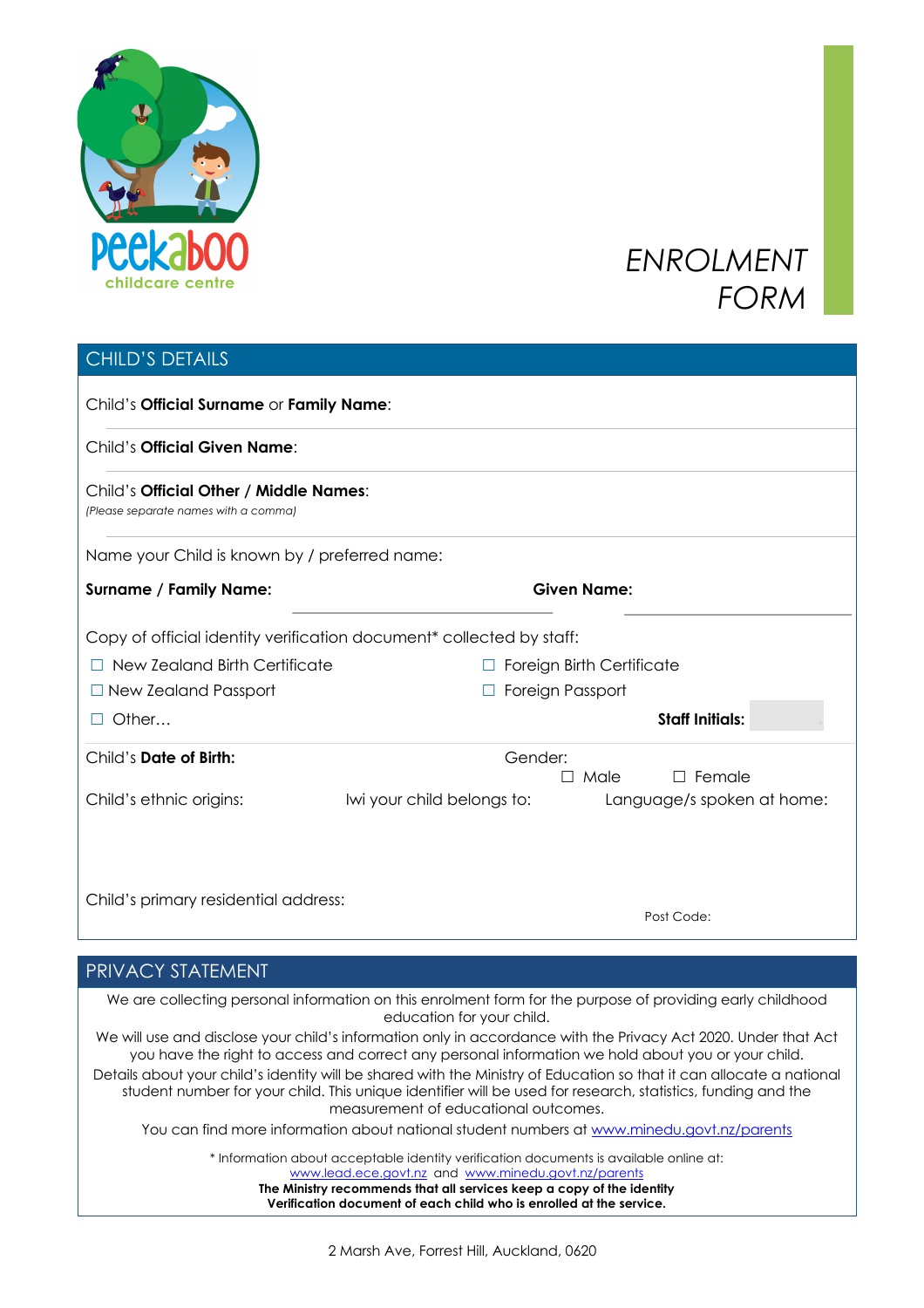| Peekaboo Childcare Centre          |                                    |  |  |  |  |  |
|------------------------------------|------------------------------------|--|--|--|--|--|
| PARENT / GUARDIAN DETAILS          |                                    |  |  |  |  |  |
| 1 - Name:                          | 2 - Name:                          |  |  |  |  |  |
| Relationship to Child:             | Relationship to Child:             |  |  |  |  |  |
| Address: (If different from above) | Address: (If different from above) |  |  |  |  |  |
|                                    |                                    |  |  |  |  |  |
|                                    |                                    |  |  |  |  |  |
| Email:                             | Email:                             |  |  |  |  |  |
| Phone (Home):                      | Phone (Home):                      |  |  |  |  |  |
| Phone (work):                      | Phone (work):                      |  |  |  |  |  |
| Phone (Mobile):                    | Phone (Mobile):                    |  |  |  |  |  |
| Occupation:                        | Occupation:                        |  |  |  |  |  |
|                                    |                                    |  |  |  |  |  |
| 3 - Name:                          | 4 - Name:                          |  |  |  |  |  |
| Relationship to Child:             | Relationship to Child:             |  |  |  |  |  |
| Address: (If different from above) | Address: (If different from above) |  |  |  |  |  |
|                                    |                                    |  |  |  |  |  |
| Email:                             | Email:                             |  |  |  |  |  |
|                                    |                                    |  |  |  |  |  |
| Phone (Home):                      | Phone (Home):                      |  |  |  |  |  |

Phone (work): Phone (Mobile): Phone (work): Phone (Mobile):

*NB: Please let us know of any changes in family circumstances, employment or contact details.* 

| Additional person/s who can pick up your child: |                   |  |  |  |
|-------------------------------------------------|-------------------|--|--|--|
| Name:<br>Address:                               | Name:<br>Address: |  |  |  |
| Phone (Home):                                   | Phone (Home):     |  |  |  |
| Phone (work):                                   | Phone (work):     |  |  |  |
| Phone (Mobile):                                 | Phone (Mobile):   |  |  |  |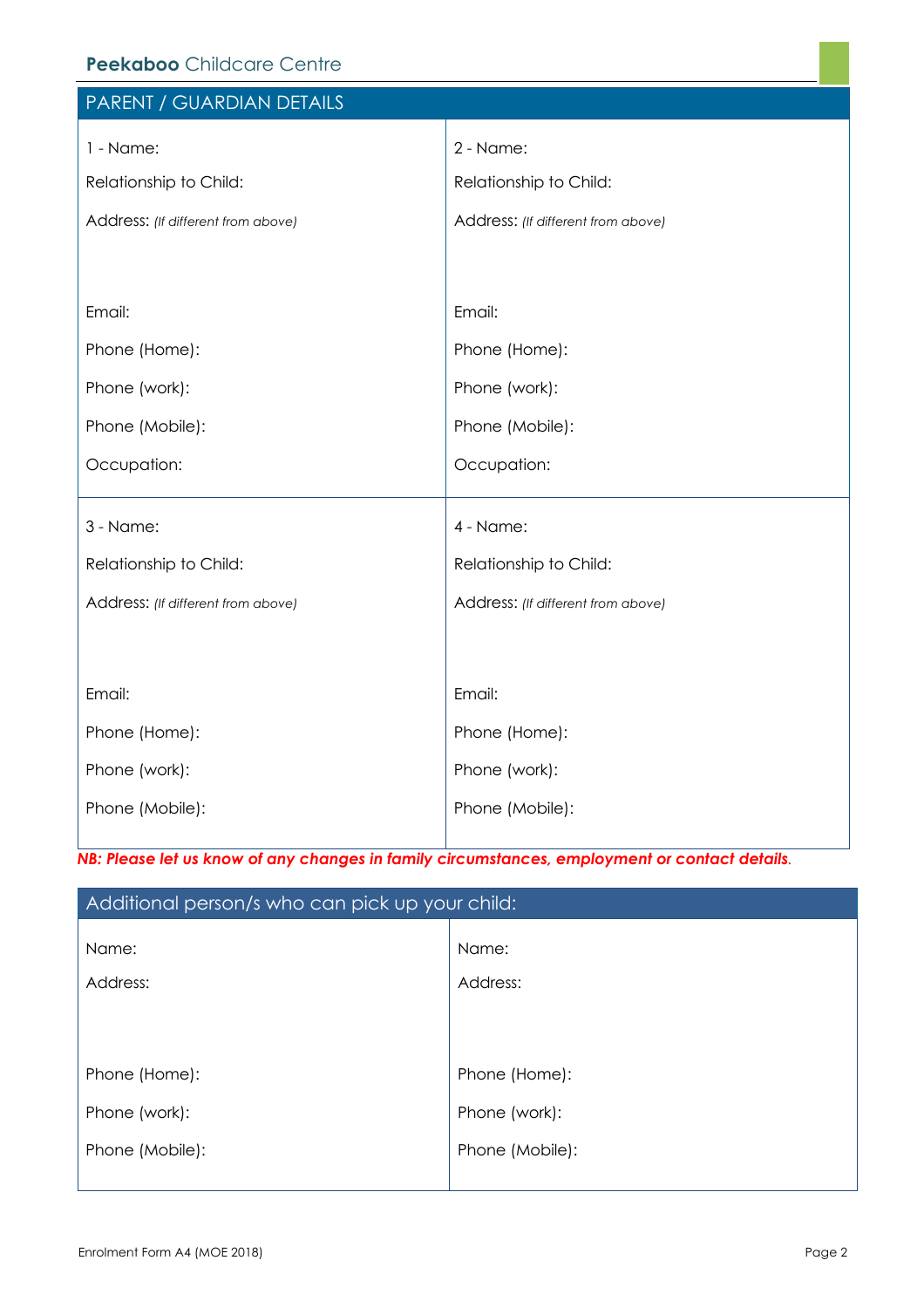| <b>PERMISSIONS</b>                                                                 |                               |
|------------------------------------------------------------------------------------|-------------------------------|
| Attend small local walks, including park reserve adjacent, maintaining adult child |                               |
| ratios                                                                             | Yes $\Box$ No                 |
| 1 adult to 3 children (0-2 year old)                                               | Yes $\Box$ No                 |
| 1 adult to 5 children (2-5 year old)                                               |                               |
| Have their vision /hearing tested when DHB specialist visits                       | Yes<br>⊥ No                   |
| Be taken to the Medical Centre in case of emergency                                | Yes $\Box$ No<br>$\perp$      |
| (Parents to reimburse any costs incurred)                                          |                               |
| Be photographed by our staff, students, and/or other parents for the purpose of:   |                               |
| Planning/assessment/study                                                          | Yes $\Box$ No                 |
| Peekaboo Childcare Centre website, Facebook pages                                  | Yes $\Box$ No                 |
| Newsletters, Notices, Newspaper articles                                           | Yes $\Box$ No                 |
| Allow staff to apply sunblock                                                      | Yes $\Box$ No<br>$\mathsf{L}$ |
| Allow staff to check my child's hair for head lice if there is an outbreak         | Yes<br>No.                    |

## CUSTODIAL STATEMENT

| Are there any custodial arrangements concerning your child?                                                    | $\square$ Yes $\square$ No |
|----------------------------------------------------------------------------------------------------------------|----------------------------|
| If YES, please give details of any custodial arrangements or court orders (a copy of court order is required): |                            |

#### **Person/s who CANNOT pick up your child:**

Name:

| Name |  |
|------|--|
|      |  |

I

Name:

## ADDITIONAL EMERGENCY CONTACTS (also able to pick up your child)

Please list the details of the people who are have permission to collect your child from the Centre and who may be contacted in event of an emergency. (In order of priority).

(Please note that your child may only be collected by persons over the age of 14 years).

*Peekaboo must be informed in writing of any other persons who will be collecting your child. We will not release the child without written permission.*

| Name | Phone | <b>Mobile</b> | <b>Relationship to Child</b> |
|------|-------|---------------|------------------------------|
|      |       |               |                              |
|      |       |               |                              |
|      |       |               |                              |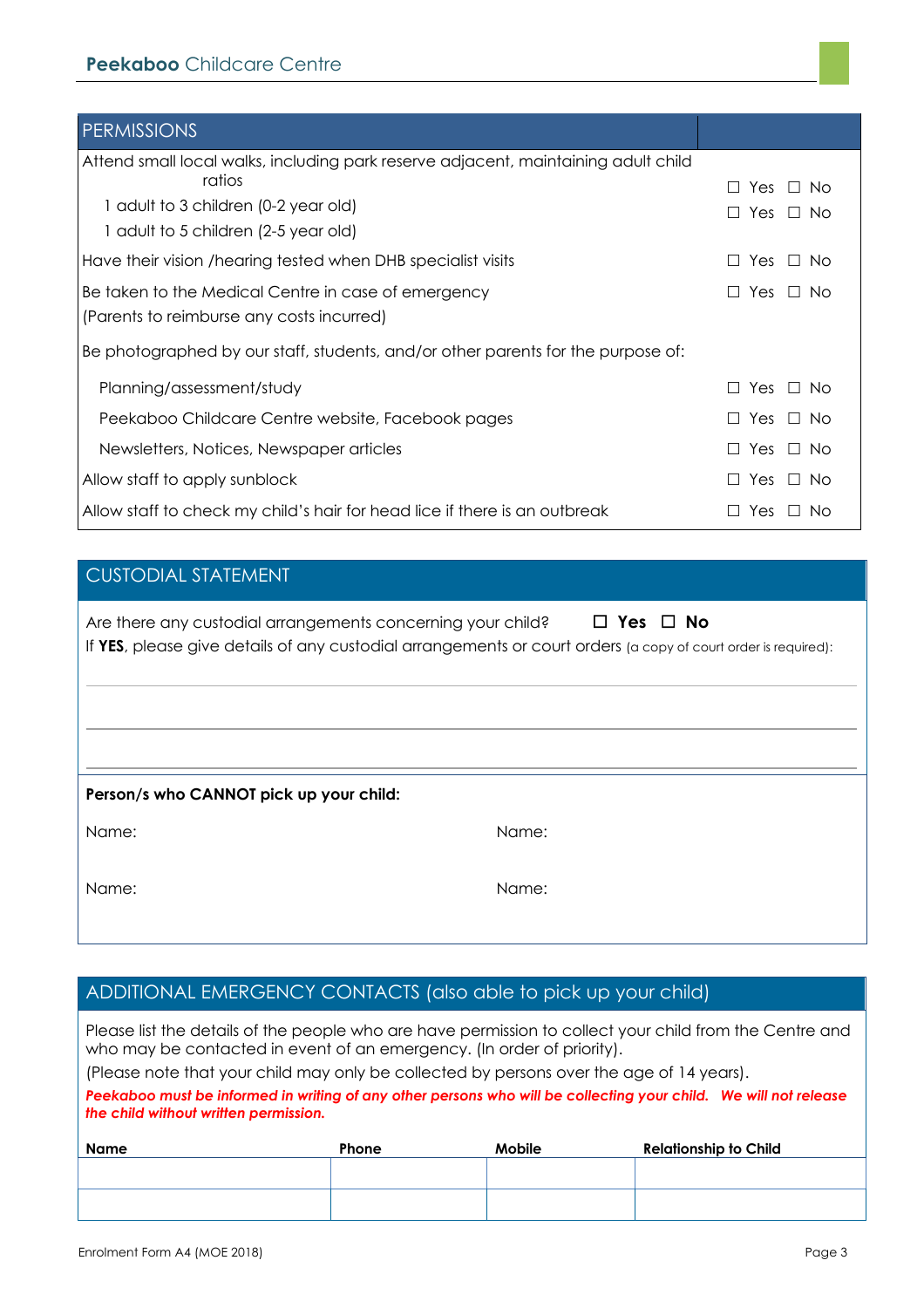| <b>MEDICAL DETAILS</b>                                                                                                                                                  |                 |        |                    |
|-------------------------------------------------------------------------------------------------------------------------------------------------------------------------|-----------------|--------|--------------------|
| Doctor's Name:                                                                                                                                                          |                 | Phone: |                    |
| Doctor's Address:                                                                                                                                                       |                 |        |                    |
| Is your child up to date with immunisations?                                                                                                                            |                 |        | Yes $\Box$<br>N∩   |
| I have chosen not to have my child immunized                                                                                                                            | Yes $\sqcup$ No |        |                    |
| (Please bring in your immunisation book to be photocopied as per MoE requirements)<br>For Staff: Immunisation record book sighted and details recorded                  |                 |        | Yes $\Box$<br>- No |
| Does your child have any medical conditions or allergies, food allergies?<br>(If so, please provide details e.g; medical reaction and required treatment)               |                 |        |                    |
| Does your child have any behavioral or developmental habits / issues we should<br>be aware of? Are they under the care of a specialist? (If so, please provide details) |                 |        | Yes I<br>N∩        |

### MEDICAL / ACCIDENT AUTHORISATION

I authorise Peekaboo to seek medical advice, as the staff deem necessary, in my child's best interest. I give permission for my child to be attended to by a doctor or hospital staff in the event of an emergency.

I authorise Peekaboo to administer medicine given by a doctor for my child. All medication must be clearly labelled with doctor's information, pharmacy label and dosage instructions and be currently dated. This will be documented in the medicine book as required and as per our Medicine Administration Policy. Medicine must be given to a teacher and signed for. Medicine must not be left in child's bag.

If my child has a severe allergy, or requires an individual health plan, an action plan will be documented and I will ensure that the required medication is available to staff at all times and give permission for this medication to be administered in the event of an emergency.

Parent / Guardian Signature: Date: Date: Date: Date: Date: Date: Date: Date: Date: Date: Date: Date: Date: Date: Date: Date: Date: Date: Date: Date: Date: Date: Date: Date: Date: Date: Date: Date: Date: Date: Date: Date: D

#### CATEGORY (i) MEDICINES AUTHORISATION

I authorise Peekaboo to provide 'first aid' treatment for minor injuries and use Category (i) medication, in accordance with early childhood regulation first aid kits.

| Other |  |
|-------|--|
|       |  |

#### Parent / Guardian Signature: Note: Note: Date: Date: Date: Date: Date: Date: Date: Date: Date: Date: Date: Date: Date: Date: Date: Date: Date: Date: Date: Date: Date: Date: Date: Date: Date: Date: Date: Date: Date: Date: D

#### CATEGORY (ii) MEDICINES AUTHORISATION

Category (ii) medicines are prescription (antibiotics, eye/ear drops etc) or non-prescription (paracetamol liquid, cough syrup etc) medicine that is used for a specific period of time to treat a specific condition or symptom, provided by a parent for the use of that child only or, in relation to Rongoã Māori (Māori plant medicines), that is provided by other adults.

I authorise Peekaboo to provide Category (ii) medication, with written authority from a parent is to be given at the beginning of each day a Category (ii) medicine is to be administered, detailing what (name of medicine), How (method and dose), and when (time or specific symptoms/circumstances) medicine is to be given. This will be in accordance with our Medicine Policy and Health & Sickness Policy.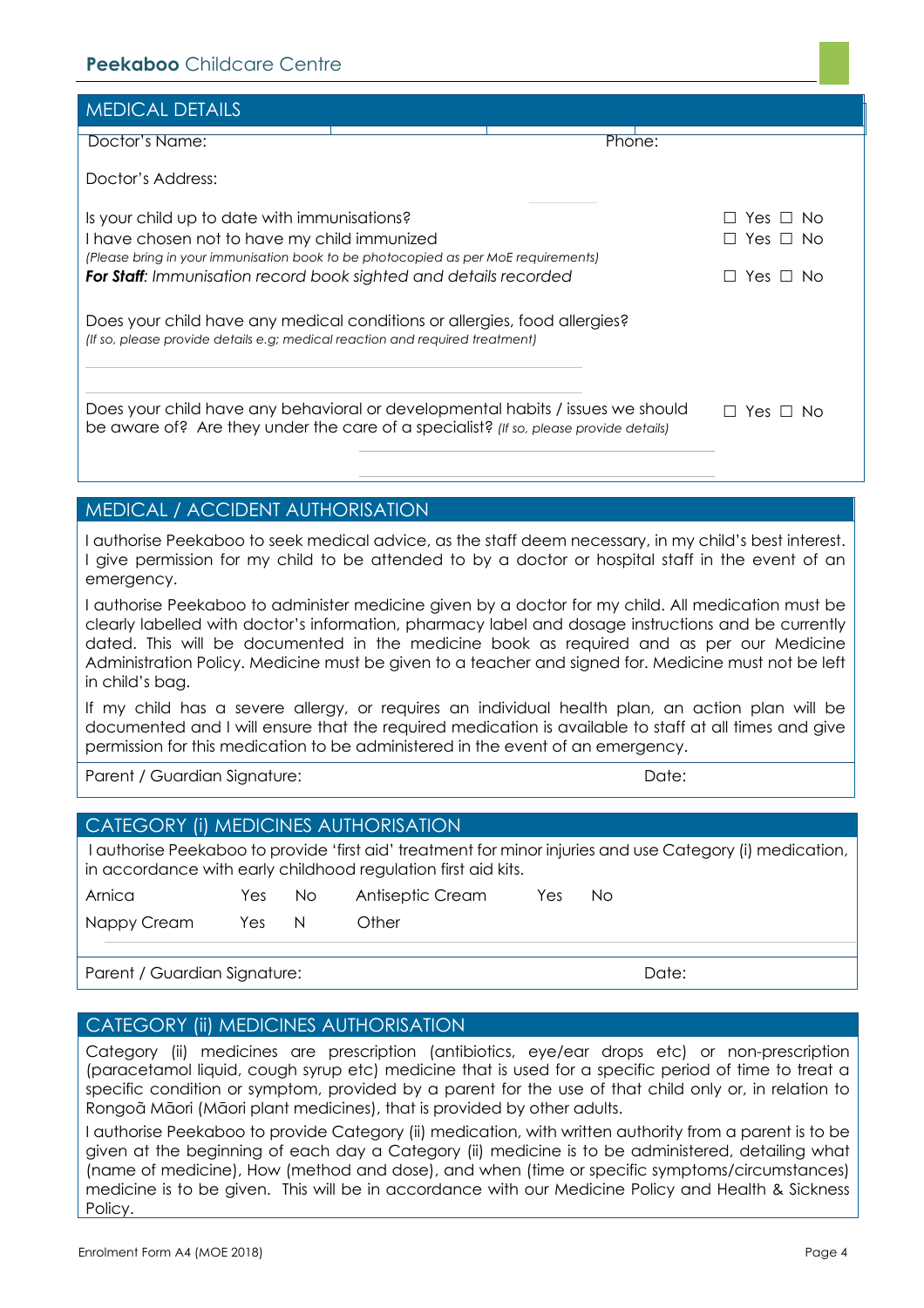| Parent / Guardian Signature:                                                                                                                                                                                                                                  | Date:  |                |           |          |               |  |                     |
|---------------------------------------------------------------------------------------------------------------------------------------------------------------------------------------------------------------------------------------------------------------|--------|----------------|-----------|----------|---------------|--|---------------------|
| CATEGORY (iii) MEDICINES AUTHORISATION                                                                                                                                                                                                                        |        |                |           |          |               |  |                     |
| Category (iii) medicines is medication as part of an individual health plan, for example an on-going<br>condition such as asthma or eczema etc and is for the use of that child only, in accordance with our<br>Medicine Policy and Health & Sickness Policy. |        |                |           |          |               |  |                     |
| <b>For Staff:</b> Individual health plan sighted and a copy taken<br>Yes<br>Nο<br>Name of Medicine                                                                                                                                                            |        |                |           |          |               |  |                     |
| Method and Dose of Medicine                                                                                                                                                                                                                                   |        |                |           |          |               |  |                     |
| When does the Medicine need to be taken?<br>(state time or specific symptom)                                                                                                                                                                                  |        |                |           |          |               |  |                     |
| Parent / Guardian Signature:<br>Date:                                                                                                                                                                                                                         |        |                |           |          |               |  |                     |
|                                                                                                                                                                                                                                                               |        |                |           |          |               |  |                     |
| <b>ENROLMENT DETAILS</b>                                                                                                                                                                                                                                      |        |                |           |          |               |  |                     |
| Date of Enrolment:                                                                                                                                                                                                                                            |        | Date of Entry: |           |          | Date of Exit: |  |                     |
| Please Note: 20 Hours ECE is for up to six hours per day, up to 20 hours per week and there must be<br>no compulsory fees when a child is receiving 20 Hours ECE funding.                                                                                     |        |                |           |          |               |  |                     |
| <b>Days Enrolled:</b>                                                                                                                                                                                                                                         | Monday | Tuesday        | Wednesday | Thursday | Friday        |  | <b>Total Hours:</b> |
| 7 Hour Day<br>$8.30$ am – $3.30$ pm:                                                                                                                                                                                                                          |        |                |           |          |               |  |                     |
| Full Day<br>$7.30$ am – 6.00pm                                                                                                                                                                                                                                |        |                |           |          |               |  |                     |

| For 20 Hours ECE please fill out boxes with hours attested (e.g. 6 hours) |  |  |  |  |  |  |
|---------------------------------------------------------------------------|--|--|--|--|--|--|
| 20 Hours ECE at<br>this service                                           |  |  |  |  |  |  |
| 20 Hrs ECE at<br>another service                                          |  |  |  |  |  |  |

Parent / Guardian Signature: Date: Date: Date: Date: Date: Date: Date: Date: Date: Date: Date: Date: Date: Date: Date: Date: Date: Date: Date: Date: Date: Date: Date: Date: Date: Date: Date: Date: Date: Date: Date: Date: D

### 20 HOURS ECE ATTESTATION

| Is your child receiving 20 Hours ECE for up to 6 hours per day, 20 hours per | $\Box$ Yes $\Box$ No |
|------------------------------------------------------------------------------|----------------------|
| week at this service?                                                        |                      |

Is your child receiving 20 Hours ECE at any other service? □ Yes □ No

If YES to either or both of the above, please sign to confirm that:

- Your child does not receive more than 20 hours of 20 hours ECE per week across all the services.
- You authorise the Ministry of Education to make enquiries regarding the information provided in the Enrolment Agreement Form, if deemed necessary, and to the extent necessary to make decisions about your child's eligibility for 20 Hours ECE.
- You consent to the early childhood education service providing relevant information to the Ministry of Education, and to other early childhood education services your child is enrolled at, about the information contained in this form.

Parent / Guardian Signature: Date: Date: Date: Date: Date: Date: Date: Date: Date: Date: Date: Date: Date: Date: Date: Date: Date: Date: Date: Date: Date: Date: Date: Date: Date: Date: Date: Date: Date: Date: Date: Date: D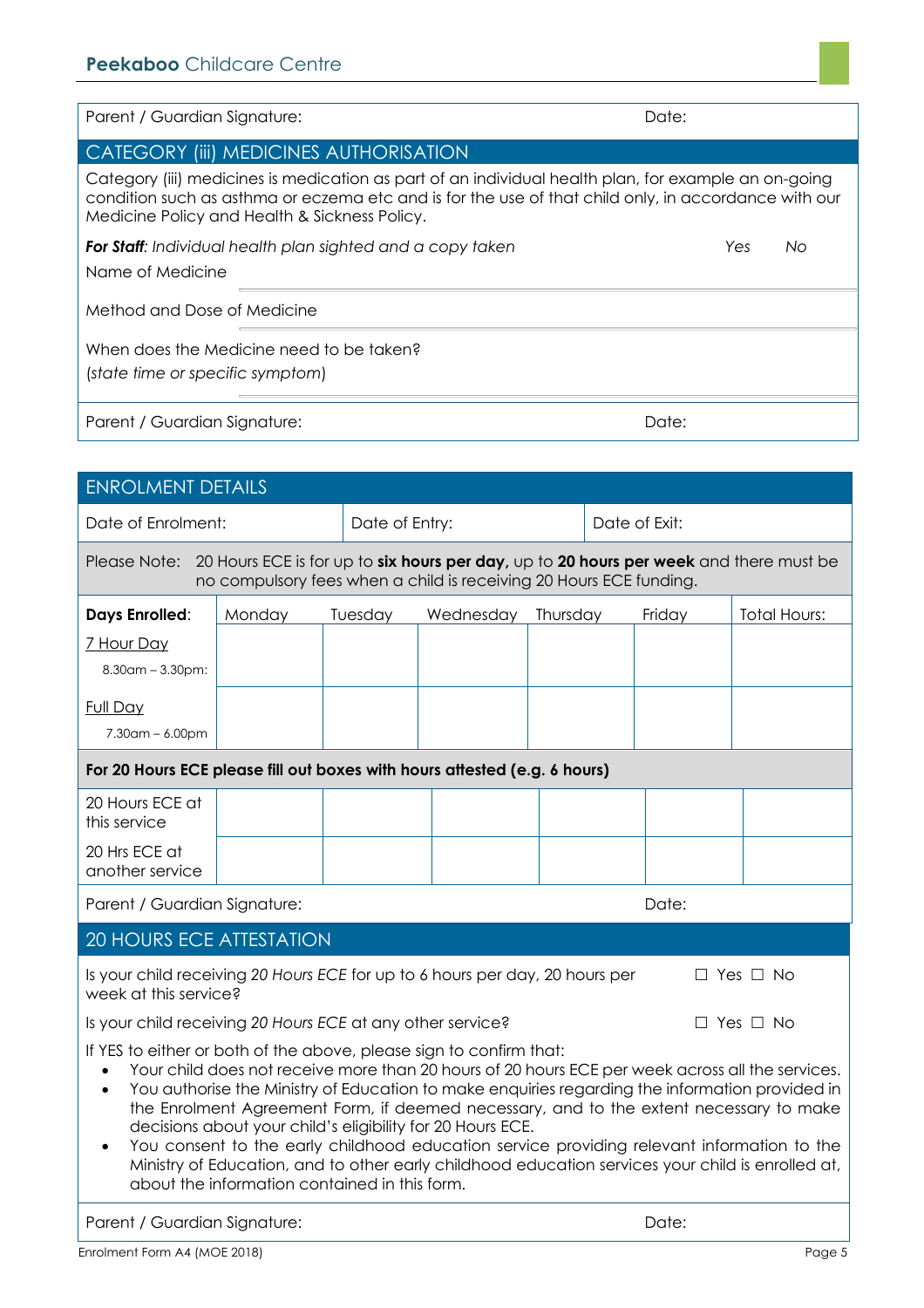#### DUAL ENROLLMENT

I declare that my child **is / is not** enrolled in another early childhood service at the same times that he/she is enrolled at Peekaboo Childcare.

Parent / Guardian Signature: Date: Date: Date: Date: Date: Date: Date: Date: Date: Date: Date: Date: Date: Date: Date: Date: Date: Date: Date: Date: Date: Date: Date: Date: Date: Date: Date: Date: Date: Date: Date: Date: D

### OPTIONAL CHARGES

- 1. The optional charges are for:
	- Higher child / staff ratio (Pre-School -1:7, Nursery 1:3)
	- High level of qualified staff 80%+
	- Holidays discount
	- All meals supplied every day
	- Occasional treats
	- Sunscreen lotion, Insect Repellant
- 2. I understand that if I agree to pay for the optional charge Peekaboo Childcare may enforce payment.
- 3. The agreement to pay for the optional charge will last until my child leaves Peekaboo Childcare
- 4. The rules about making changes to the Agreement require two weeks' notice from either party.
- 5. I understand that the optional charge is not compulsory and if I choose not to pay there will be no penalty.
- 6. I agree/do not agree to pay the optional charges for the activities/items specified in this Enrolment Agreement form.

Parent / Guardian Signature: Date: Date: Date: Date: Date: Date: Date: Date: Date: Date: Date: Date: Date: Date: Date: Date: Date: Date: Date: Date: Date: Date: Date: Date: Date: Date: Date: Date: Date: Date: Date: Date: D

#### STATUTORY HOLIDAYS & TERM BREAKS

This enrolment agreement is **inclusive** of school term breaks.

The Centre is open all year. During October we will ascertain care requirements during the Christmas holidays. If demand is low, we reserve the right to close or review our hours during this period, of which you will be given due notice.

Should we close the Centre, fees will not be charged. Should hours be revised for the Christmas / New Year period, fees will remain un-changed. Please note the Centre closes at 2pm on Christmas Eve & New Year's Eve.

The Centre closes on the following Statutory Holidays:

New Year's Day, Day after New Year's Day, Auckland Anniversary Day, Waitangi Day, Good Friday, Easter Monday, ANZAC Day, Queens Birthday, Labour Day, Christmas Day, Boxing Day.

Full fees are applicable if your child is enrolled to attend on these days normally.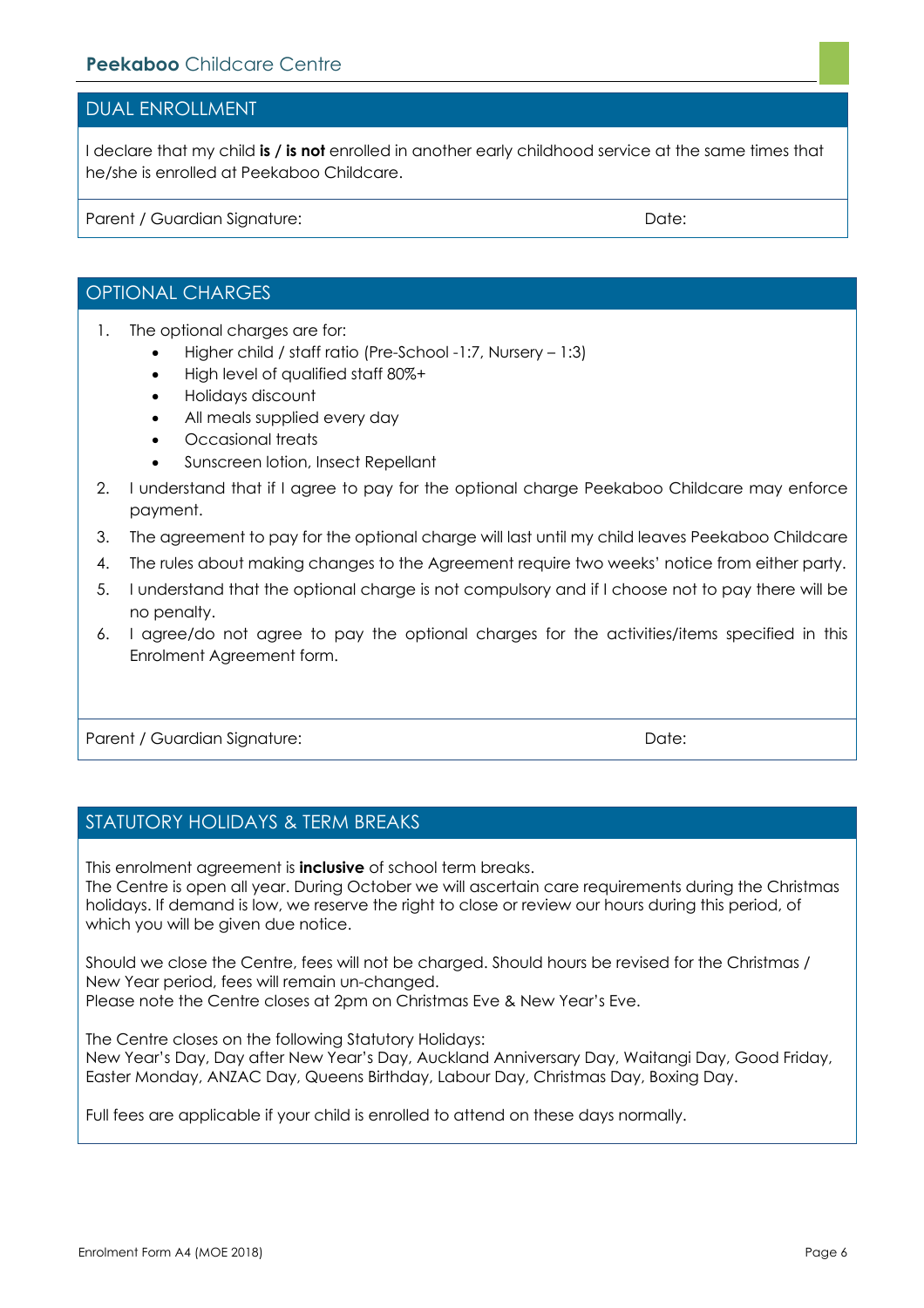#### PARENT DECLARATION

#### *Please read and agree to the following before signing the application*:

- 1. I have received, read and agree to all the information as detailed in the Peekaboo Information Sheet.
- 2. I confirm that the child referred to in this enrolment form is not enrolled at another early childhood service for the same days and hours as they are enrolled at Peekaboo Childcare.
- 3. In signing this enrolment form, I agree to not bring my child to Peekaboo when they are ill and/or suffering from any condition that is contagious to others. I will notify the Centre if my child is not attending and inform the nature of the illness immediately. I have been provided with a copy of the Health & Sickness Policy on enrolment.
- 4. Peekaboo has a number of policies and procedures that are in place for the care and education of the children who attend. We strongly urge you to read these. The signing of this enrolment agreement indicates that you will abide by the policies of this service and understand how you can have input to policy review.
- 5. I will keep Peekaboo informed as to any changes regarding my child, e.g. food, sleep, allergies, changes in home situation.
- 6. In signing this enrolment form I give permission for my child's named photo, video or artwork to be used for their portfolio and other documentation, displays or in-house publications, Educa, Peekaboo website, Facebook and any other marketing platform and permit their photo / video to be taken for these purposes.
- 7. I agree not to take photos or videos of other children at the Centre and to not post on social media any photos videos related to Peekaboo or other children.
- 8. Excursions out of the Centre I authorise the Centre to take my child on short walks or spontaneous small excursions, including the natural garden at the rear of the Centre. These would be in small groups and well supervised as set out in our excursion policy. Large pre-planned trips will be notified in advance and with specific written approval.
- 9. In signing this enrolment form, I agree to pay the fees as detailed and will pay two weeks in advance. I understand that if I fail to do this a late penalty fee of \$30 will be charged. I agree to pay fees for enrolled days even if my child is unable to attend due to sickness, holidays or statutory holidays. I understand and accept that if any fees remain unpaid beyond the time specified in the Information Sheet, my child's enrolment may be forfeited, and the debt passed onto a collection agency. In addition, should the fee structure be changed, I agree to pay the amended fee. Should I disagree, I can withdraw my child giving two weeks' notice.
- 10. I agree that all persons authorized to drop off / pick up my child will ensure that the child is **signed in / out** and under supervision with a staff member before leaving the premises. The Centre is not responsible for any children in the carpark when arriving and departing. Children must be signed out before leaving the premises.
- 11. I understand that I have right of entry to the Centre during the hours my child attends, however right of entry may be denied, along with collection of my child if legal access is denied; I am suffering from contagious or infectious diseases that may be detrimental to the staff and other children in the opinion of the Person Responsible at the time; I am under the influence of alcohol or any other substance that may have an adverse effect on my behaviours; or are behaving in a manner that may be of danger to the staff and children. These rules also apply to any persons that are authorized to collect my child.
- 12. I understand the Peekaboo Childcare is only responsible for my child during their hours of enrolment.
- 14. I declare that all the above information is true and correct to the best of my knowledge.

| Parent / Guardian Signature:               |               |                  | Date:                |  |  |
|--------------------------------------------|---------------|------------------|----------------------|--|--|
| How did you hear about Peekaboo Childcare? |               |                  |                      |  |  |
| $\Box$ Internet / Website                  | $\Box$ Friend | $\Box$ School    | $\Box$ Word of Mouth |  |  |
| $\Box$ Advertising                         | $\Box$ Other. | $\Box$ Road Sign |                      |  |  |